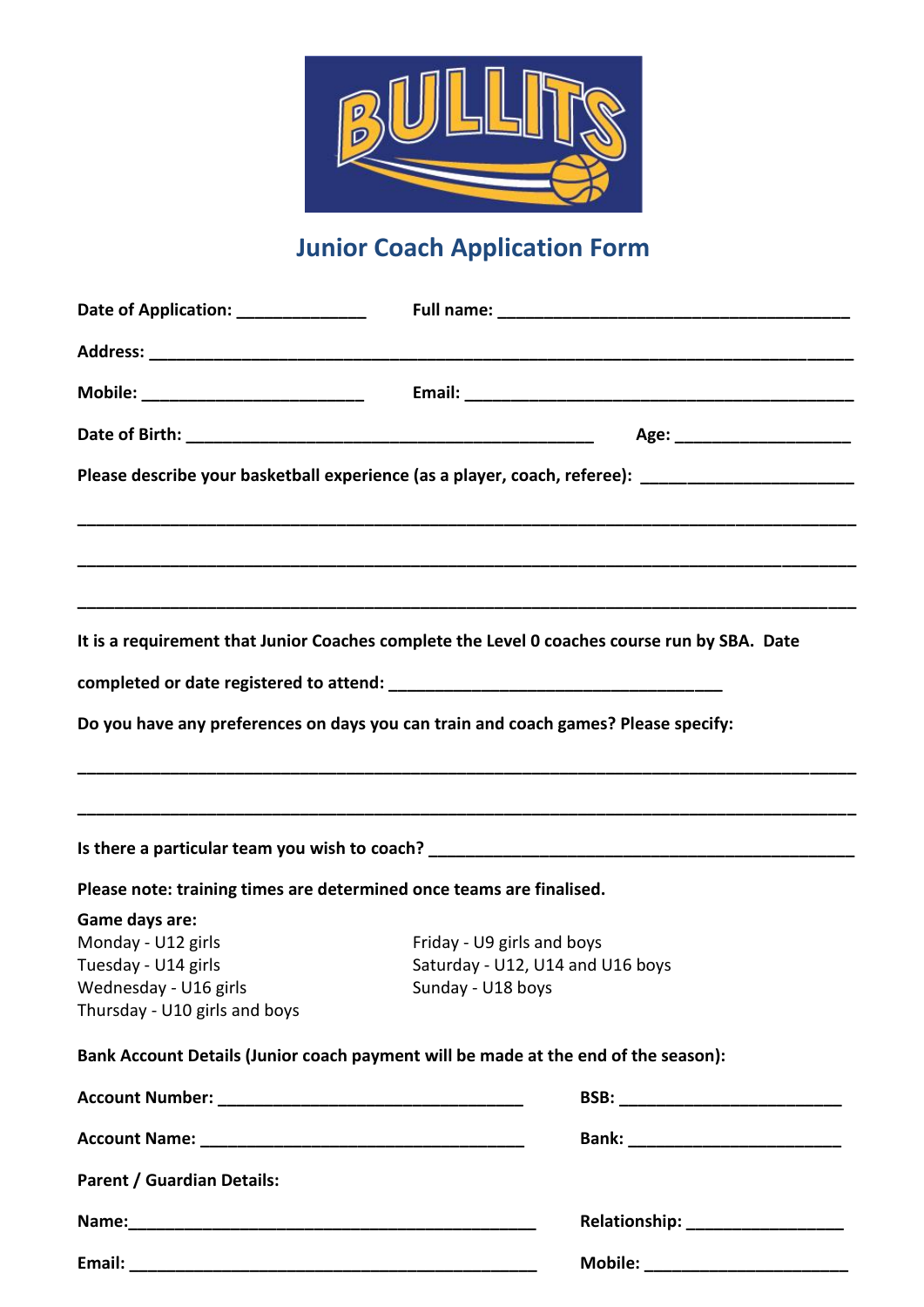

# **BULLITS BASKETBALL CLUB**

## **CODES OF BEHAVIOUR**

## $SEASON:$

This Codes of Behaviour sets out the minimum standards for anyone involved in the Bullits Basketball Club. It should apply when playing, training or taking part in club-sanctioned activities.

The Bullits Basketball Club Codes of Behaviour supplements the [Basketball Victoria Codes of Conduct.](http://basketballvictoria.com.au/policies/)

- Remember that basketball is for fun.
- Act within the rules and spirit of the sport.
- Promote fair play over winning at any cost.
- Encourage and support opportunities for people to learn appropriate behaviours and skills.
- Support opportunities for participation in all aspects of the sport.
- Treat each person as an individual.
- Show respect and courtesy to all involved with the sport.
- Respect the rights and worth of every person, regardless of their age, race, gender, ability, cultural background, sexuality or religion.
- Respect the decisions of officials, coaches and administrators.
- Display appropriate and responsible behaviour in all interactions.
- Act with integrity and objectivity, and accept responsibility for your decisions and actions.
- Ensure your decisions and actions contribute to a safe environment.
- Ensure your decisions and actions contribute to a harassment-free environment.
- Do not tolerate abusive, bullying or threatening behaviour.

#### **Players**

- Understand and play by the rules.
- Give your best at all times.
- Participate for your own enjoyment and benefit have fun.
- Show respect for other players, coaches, referees and other officials.
- Commit to attend all planned training sessions and games for the season. If unavailable advise coach or team manager of non-attendance as early as possible.